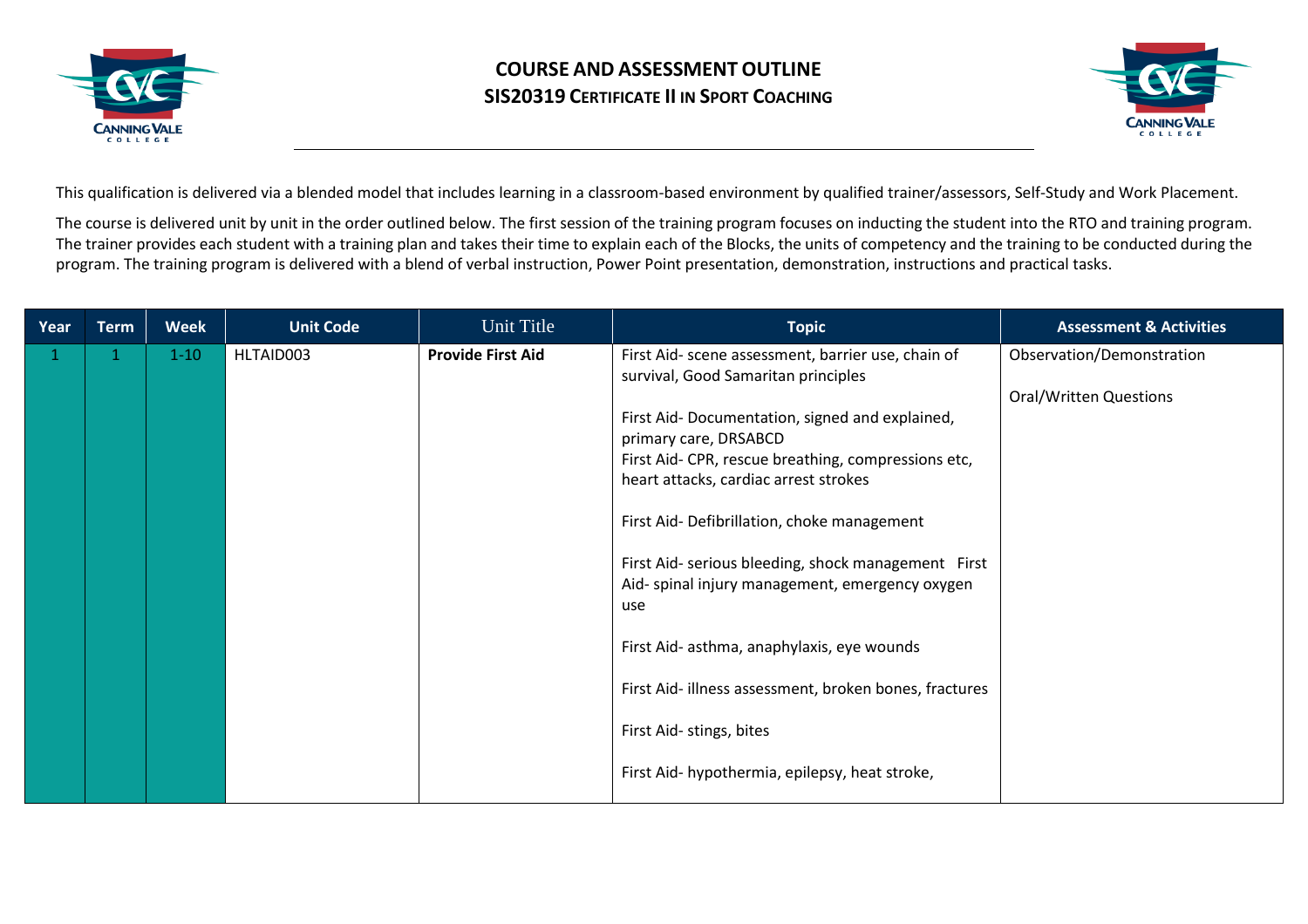



|   |     |          |            |                    | First Aid - scenario collapsed family member, down<br>in public<br>First Aid- scenario recreational accident, multi<br>person accident, secondary care- fallen friend<br>First Aid - injury report and AQTF questionnaire First<br>Aid-theory assessment<br>First Aid Practical Assessment First Aid Practical<br>Assessment                                                                                                         |                                                            |
|---|-----|----------|------------|--------------------|--------------------------------------------------------------------------------------------------------------------------------------------------------------------------------------------------------------------------------------------------------------------------------------------------------------------------------------------------------------------------------------------------------------------------------------|------------------------------------------------------------|
| 1 | 2/3 | $1 - 10$ | SIRXWHS001 | <b>Work Safely</b> | Occupation Health and Safety<br>Complete power points 1-23<br>Occupation Health and Safety<br>Complete power points 24-46<br>Occupation Health and Safety<br>Complete power points 47-67<br>Occupation Health and Safety<br>Exercise potential risks<br>Occ Health and safety assignment Written answers<br>Occ Health and safety assignment Generic smart<br>move certificate<br>Occ Health and safety assignment Hazards checklist | Observation/Demonstration<br><b>Oral/Written Questions</b> |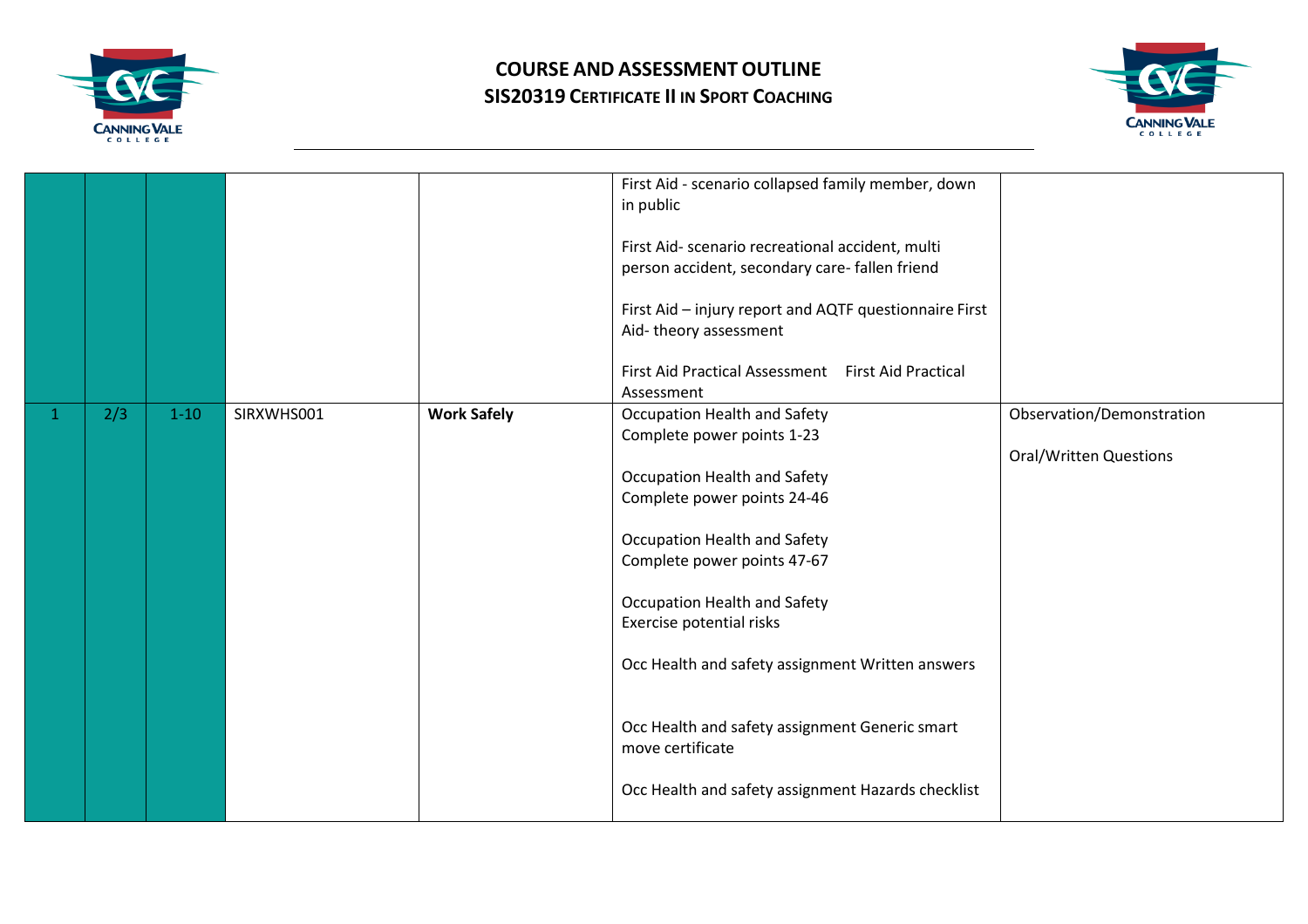



|              |     |          |                       | Occupational Health and Safety                                               |                               |
|--------------|-----|----------|-----------------------|------------------------------------------------------------------------------|-------------------------------|
|              |     |          |                       | Occupational Health and Safety                                               |                               |
|              |     |          |                       |                                                                              |                               |
|              |     |          |                       |                                                                              |                               |
| $\mathbf{1}$ | 3/4 | $1 - 10$ | <b>Touch Football</b> | Touch football- basic rules/ game play                                       | Observation/Demonstration     |
|              |     |          |                       | Touch football- techniques for passing/ catching                             | <b>Oral/Written Questions</b> |
|              |     |          |                       | Touch football- techniques for dodging                                       |                               |
|              |     |          |                       | Touch football- strategies tactics for defence. Set<br>ups, player movement. |                               |
|              |     |          |                       | Touch football- offensive strategies, wraps, switches,<br>hit ups.           |                               |
|              |     |          |                       | Touch football- player analysis and adapting<br>strategies to suit.          |                               |
|              |     |          |                       | Touch football- player positioning.                                          |                               |
|              |     |          |                       | Coaches roles.                                                               |                               |
|              |     |          |                       | Touch football- game play.                                                   |                               |
|              |     |          |                       | Touch football - written task                                                |                               |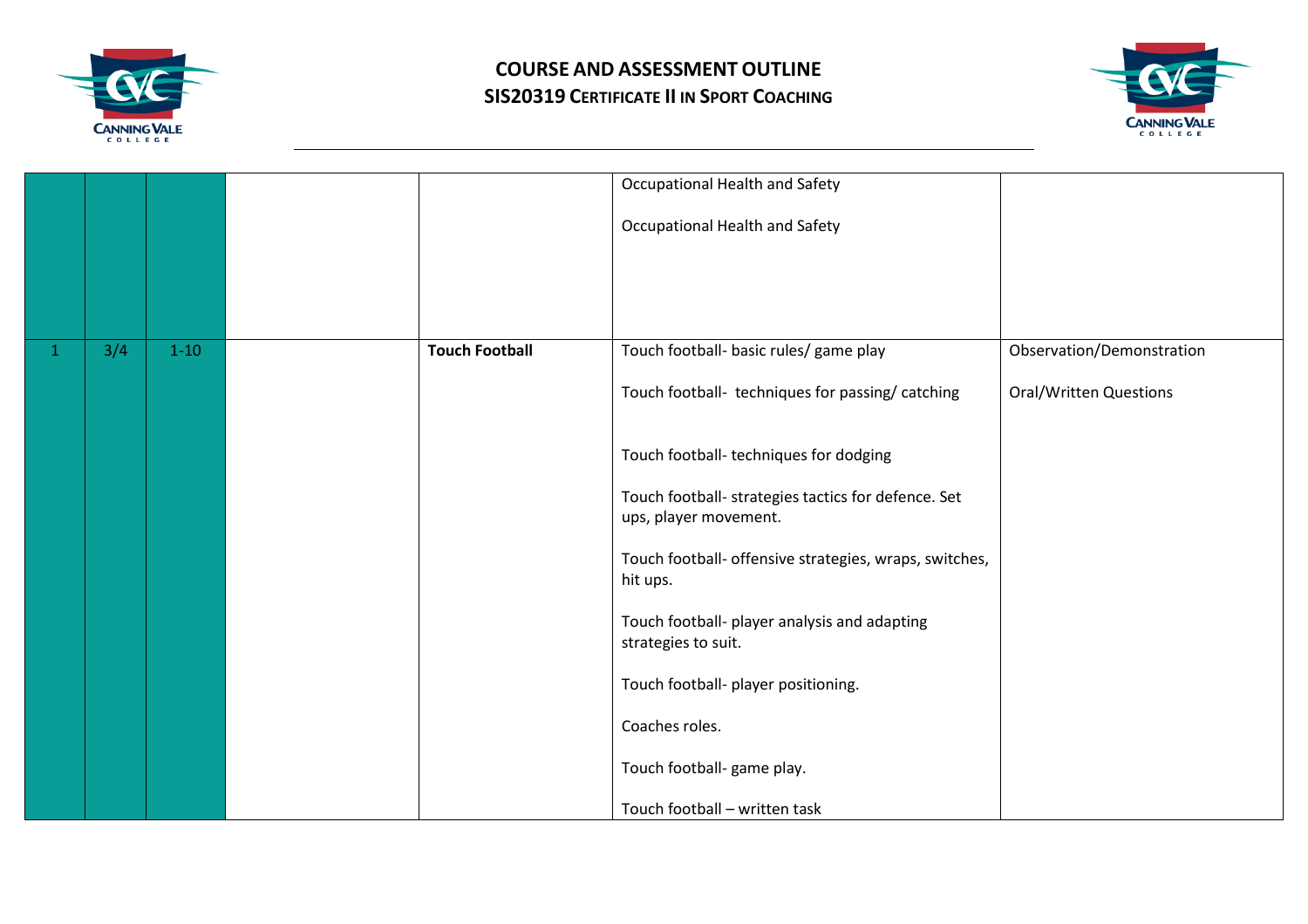



|              |     |          |                                       | Touch football written task                                                                                                                                                                                                                                                                                                                                                                                                                                                                                                                                                                                                                                                                                                   |  |
|--------------|-----|----------|---------------------------------------|-------------------------------------------------------------------------------------------------------------------------------------------------------------------------------------------------------------------------------------------------------------------------------------------------------------------------------------------------------------------------------------------------------------------------------------------------------------------------------------------------------------------------------------------------------------------------------------------------------------------------------------------------------------------------------------------------------------------------------|--|
| $\mathbf{1}$ | 1/2 | $1 - 10$ | Participate in condition<br>for sport | <b>Fitness testing</b><br>Theory- Testing protocols eg core stability, aerobic<br>performance, anaerobic performance, components<br>they measure<br>Info needed on athlete when designing a training<br>program<br>Theory- Resistant exercises eg bench press, lat pull<br>down etc. Students to present 1 each to class and<br>technique required<br>Theory-Types of strength and conditioning training-<br>resistance training, aerobic, anaerobic, flexibility,<br>abdominal, core<br>Theory- Policies and procedures/ safe delivery of<br>exercise programs eg Sports coaches or instructors<br>code, Australian sports commission (Harrassment-<br>free Sport policy, drugs in sport policy)<br>Manufacturers guidelines |  |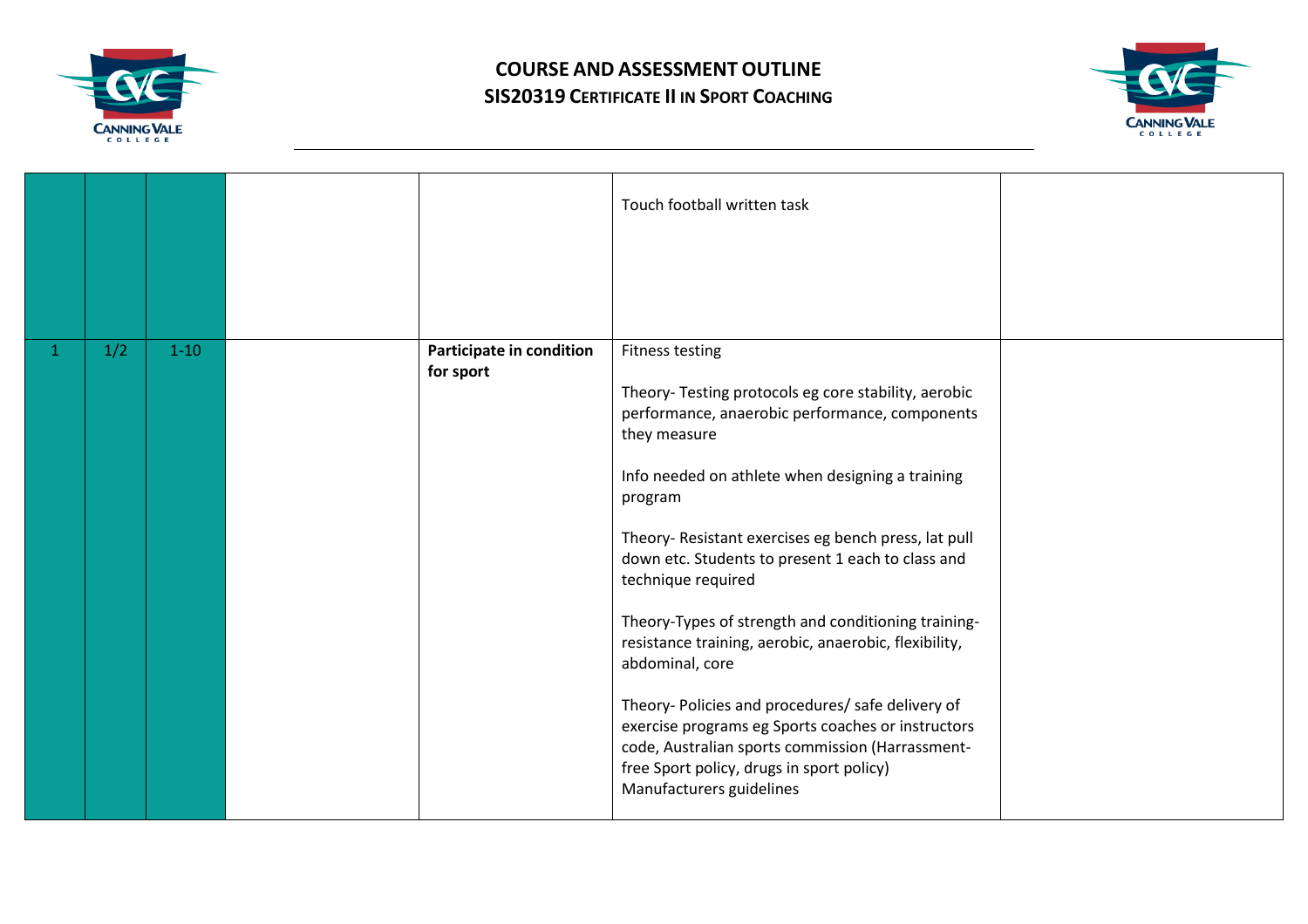



|  |          |            |                                      | Program development Program development<br>Theory- Muscles and bones upper body/arms,<br>progressive overload<br>Theory- psychological effects of conditioning<br>programs<br>Theory- written assignment (instruct strength and<br>conditioning techniques)<br>Program implementation in pairs                                                                                                                                                                                                                                                                                                                                    |                                                            |
|--|----------|------------|--------------------------------------|-----------------------------------------------------------------------------------------------------------------------------------------------------------------------------------------------------------------------------------------------------------------------------------------------------------------------------------------------------------------------------------------------------------------------------------------------------------------------------------------------------------------------------------------------------------------------------------------------------------------------------------|------------------------------------------------------------|
|  | $1 - 10$ | SISSSCO002 | Work in a community<br>coaching role | <b>Complete Community Coaching General Principles</b><br>online course<br>Prepare information about becoming an accredited<br>coach. This can be done through Powerpoint,<br>pamphlet, poster or a short report. You must source<br>information and address the following points:<br>The name of your National (or State) Sporting<br>Organisation and their website address (if<br>applicable)<br>A brief summary of who they are and what<br>they do<br>The approved and accredited coaching<br>courses they offer<br>The name of the official rules or regulations of<br>your sport and where you can obtain a copy of<br>them | Observation/Demonstration<br><b>Oral/Written Questions</b> |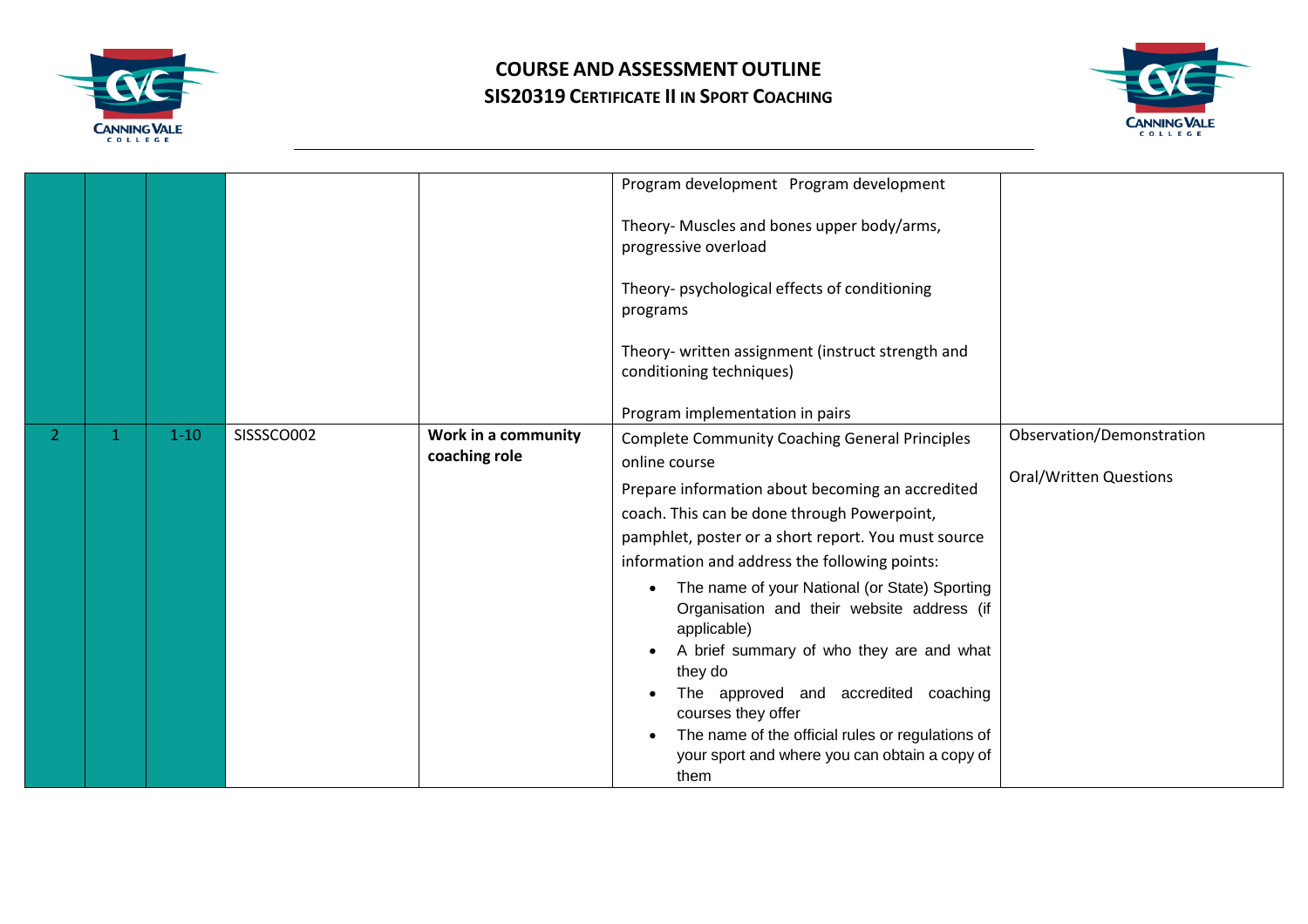



| List websites, books or publications you can<br>$\bullet$<br>use to help you as a coach of your chosen<br>sport<br>Skill development practical lesson<br>Structure of coaching sessions<br>Styles of coaching<br>Warm ups<br>Practical lesson<br>Cool downs Practical lessons<br>Students to conduct drill with class<br>Attributes of a good coach<br>Code of conduct, discrimination, duty of care<br>Potential hazards, structure of coaching session, |
|-----------------------------------------------------------------------------------------------------------------------------------------------------------------------------------------------------------------------------------------------------------------------------------------------------------------------------------------------------------------------------------------------------------------------------------------------------------|
| safety standards, motivational techniques<br>Lesson planning-complete doc 1 and 2                                                                                                                                                                                                                                                                                                                                                                         |
| Conduct lesson 1 with lower school students                                                                                                                                                                                                                                                                                                                                                                                                               |
| <b>Communication checklist</b>                                                                                                                                                                                                                                                                                                                                                                                                                            |